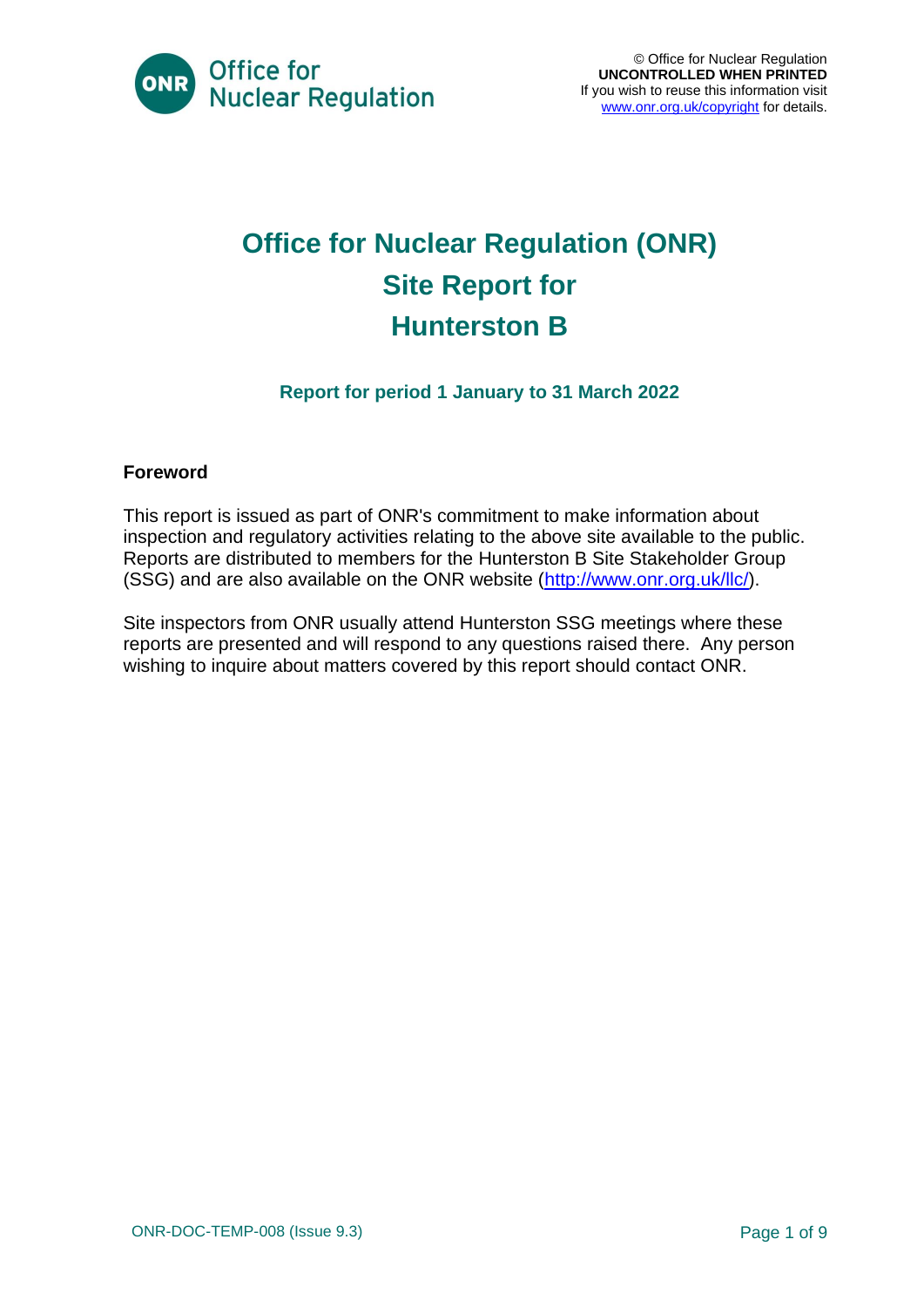

#### **Table of Contents**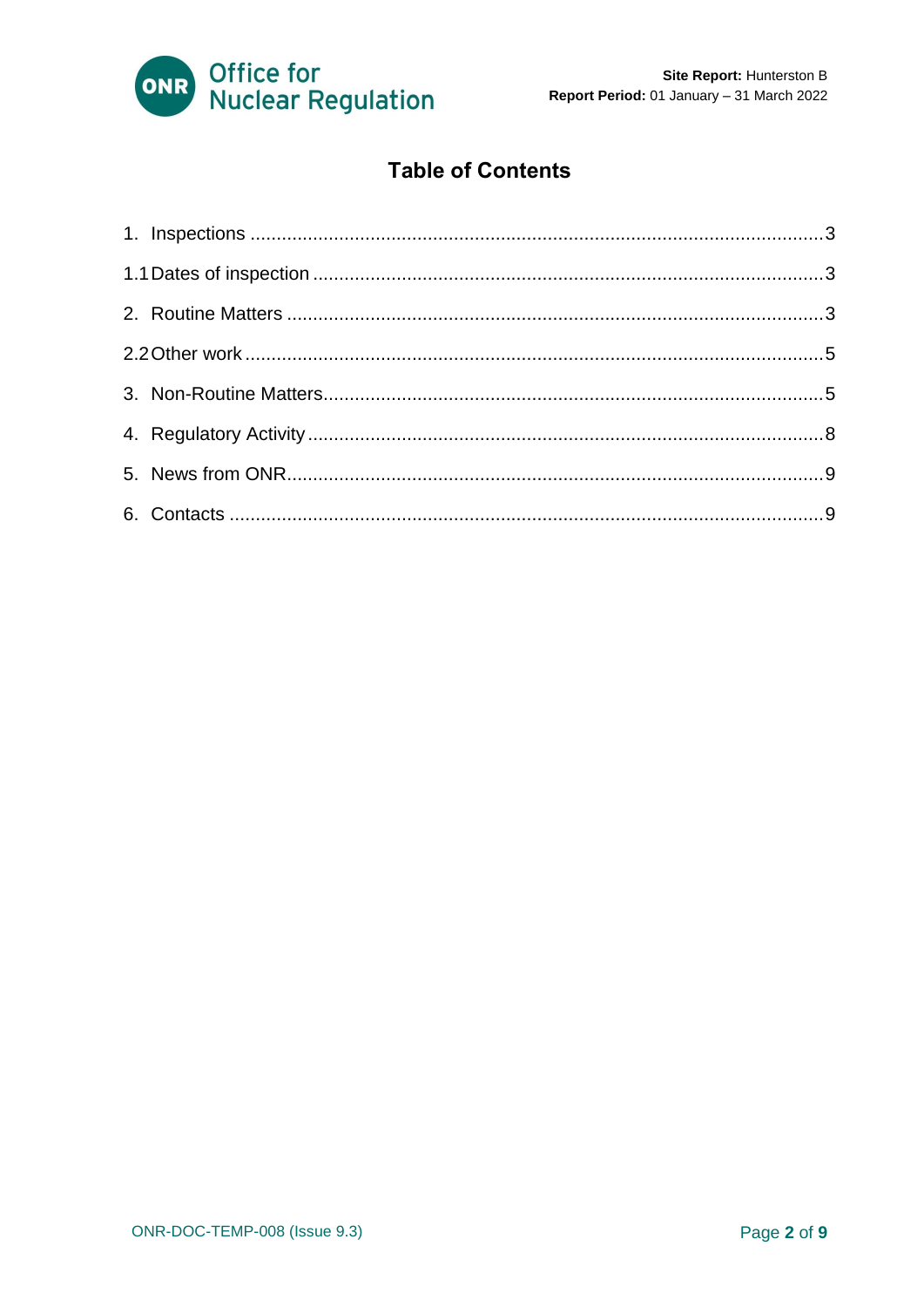

# <span id="page-2-0"></span>1. Inspections

## <span id="page-2-1"></span>1.1 Dates of inspection

The ONR site inspector, supported by specialist inspectors, made inspections on the following dates during the report period 1 January to 31 March 2022:

- 2 3 February 2022
- 16 17 March 2022
- 30 March 2022

ONR's civil nuclear security inspector usually undertakes quarterly inspections at Hunterston B:

• The site security inspector carried out an inspection on the 8 – 9 March 2022.

# <span id="page-2-2"></span>2. Routine Matters

## 2.1. Inspections

Inspections are undertaken as part of the process for monitoring compliance with:

- the conditions attached by ONR to the nuclear site licence granted under the Nuclear Installations Act 1965 (NIA65) (as amended);
- the Energy Act 2013;
- the Health and Safety at Work Act 1974 (HSWA74); and
- regulations made under HSWA74, for example the Ionising Radiations Regulations 2017 (IRR17), the Management of Health and Safety at Work Regulations 1999 (MHSWR99), the Radiation Emergency Preparedness and Public Information Regulations 2019 (REPPIR) and The Carriage of Dangerous Goods and Use of Transportable Pressure Equipment Regulations 2009 (CDG);
- The Fire (Scotland) Act 2005;
- The Nuclear Industries Security Regulations (NISR) 2003;
- The Nuclear Safeguards (EU Exit) Regulations 2019 (NSR19).

The inspections entail monitoring the licensee's actions on the site in relation to incidents, operations, maintenance, projects, modifications, safety case changes and any other matters that may affect safety. The licensee is required to make and implement adequate arrangements under the conditions attached to the licence in order to ensure legal compliance. Inspections seek to judge both the adequacy of these arrangements and their implementation.

In this period, routine inspections of station covered the following: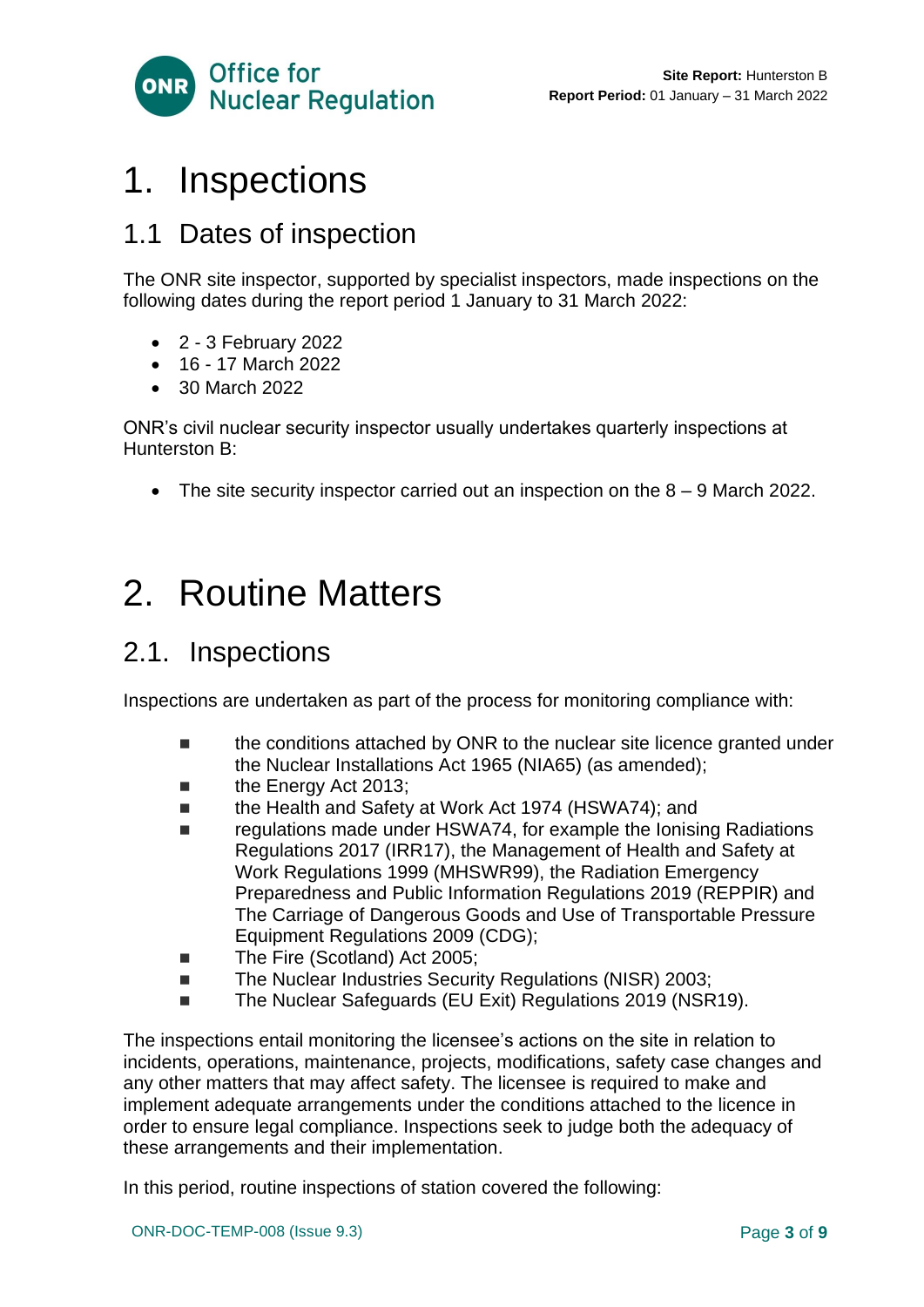

- Conventional health and safety.
- NISR2003 Nuclear Security.
- LC22 Modification or experiment on existing plant.

During the reporting period, ONR judged the arrangements made and implemented by the site in response to safety requirements to be satisfactory in the areas inspected. Where improvements have been identified, the licensee has made a commitment to address those issues, and ONR inspectors will closely monitor progress during future site inspections. Where necessary, ONR will take formal regulatory enforcement action to ensure that appropriate remedial measures are implemented to reasonably practicable timescales.

Members of the public, who would like further information on ONR's inspection activities during the reporting period, can view site Intervention Reports at [www.onr.org.uk./intervention-records](http://www.onr.org.uk./intervention-records) on our website [www.onr.org.uk.](http://www.onr.org.uk/) Should you have any queries regarding our inspection activities, please email [contact@onr.gov.uk.](mailto:contact@onr.gov.uk)

Conventional health and safety – On the 2 - 3 February the specialist conventional health and safety inspector carried out an inspection against the management of asbestos containing materials (ACMs) and the health and safety management of construction work. The inspector was satisfied that the station had formally appointed a suitably qualified asbestos coordinator, and that station is reviewing where end of generation (EOG) may impact on ACM locations and is planning appropriately. An industrial safety advisor is embedded within the construction project delivery team. The inspector judged that the ACM management arrangements and management arrangements for construction work were adequate and a rating of Green (no formal action) was allocated.

 $NISR2003 - On$  the  $8 - 9$  March the site security inspector carried out an inspection against the site security plan. Whilst the inspector was satisfied with the site security plan for defuelling operations, some areas for improvement were identified. The security inspector is currently following up on these areas.

LC 22 – On the 30 March specialist electrical safety inspectors carried out an inspection of the programme of work to isolate the controls rods within Reactor 3. During the predefuelling outage, the control rods are physically and electrically isolated in order to permanently shut down the reactor. The inspectors observed the isolation and disconnection of a sample of the bulk group rods by isolation from the electrical supplies within the control cabinets and the removal of fuses. The disconnection of the control rod clutch mechanisms were verified and the procedures and quality plans, used by staff to carry out the work were sampled. Based upon the observed isolations, the information provided and from discussions with operations staff, the electrical inspectors were satisfied with the arrangements and with the isolations of the control rods that had been completed. A further inspection is planned to verify the isolations of the remaining control rods.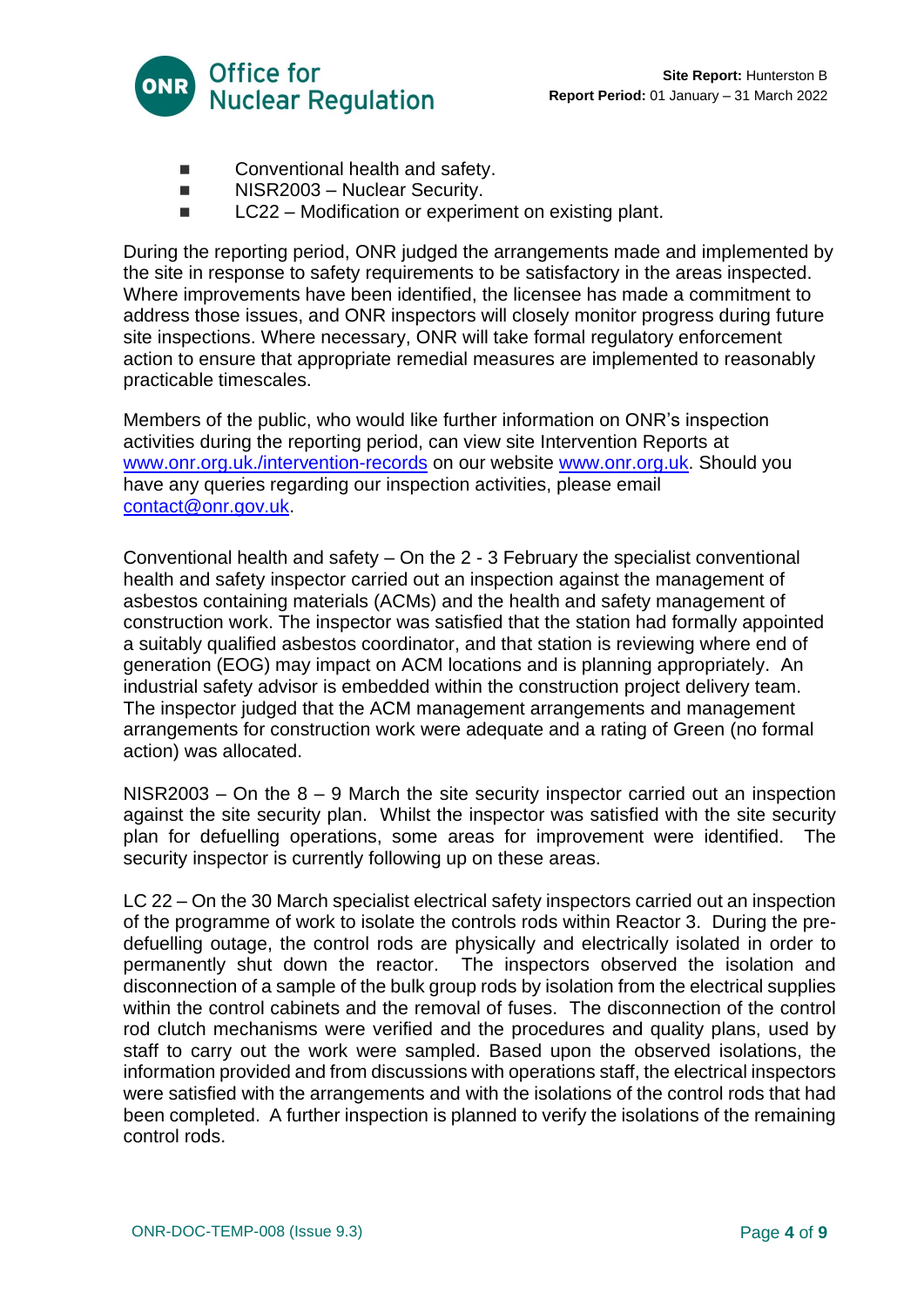

Annual review of safety (AROS) – On the 16 – 17 March the superintending and nominated site inspectors attended the AROS meeting. ONR recognised the excellent generating performance of the station over its final 12 months of operation and welcomed the investment that station has made in the fuel route facilities, which will permit efficient defuelling. A key area of focus, on configuration control of retired plant and identification of plant remaining in service, was noted along with the developing programme of work to prepare the station for deconstruction activities post transfer to the NDA.

In addition to our routine compliance inspections, ONR inspectors also inspect operating reactors against safety-related systems. Each site has a safety case that demonstrates how it operates safely. For advanced gas cooled reactors, each of approximately fifteen key systems are inspected against the claims made upon them by the safety case. The aim is to systematically inspect all the significant safety related systems within a fiveyear cycle (three per year). ONR believes that this will provide more robust assurance of the site's safe operation and how the safety case is being implemented.

■ There were no system-based inspections during the reporting period.

ONR also carries out themed inspections which seek to evaluate the effectiveness and consistency of implementation of the licensee's processes and procedures. These inspections are carried out at the site, across the EDF fleet and, in some cases across other licensees.

<span id="page-4-0"></span>■ There were no theme inspections during the reporting period.

### 2.2 Other work

The site inspector held periodic meetings with safety representatives and the EDF internal regulation team, to support their functions of representing employees and receiving information on matters affecting their health, safety and welfare at work and to provide internal challenge on nuclear safety matters.

# <span id="page-4-1"></span>3. Non-Routine Matters

Licensees are required to have arrangements to respond to non-routine matters and events. ONR inspectors judge the adequacy of the licensee's response, including actions taken to implement any necessary improvements.

Licence Condition (LC) 7 requires licensees to make and implement adequate arrangements for the notification, recording, investigation and reporting of incidents occurring on the site. During this period, the site inspector reviewed incidents that met the criteria for routine reporting to ONR. The site and specialist inspectors also sampled the station's follow up reports and corrective actions. From the evidence sampled, the inspector was satisfied that the events reported during the period, had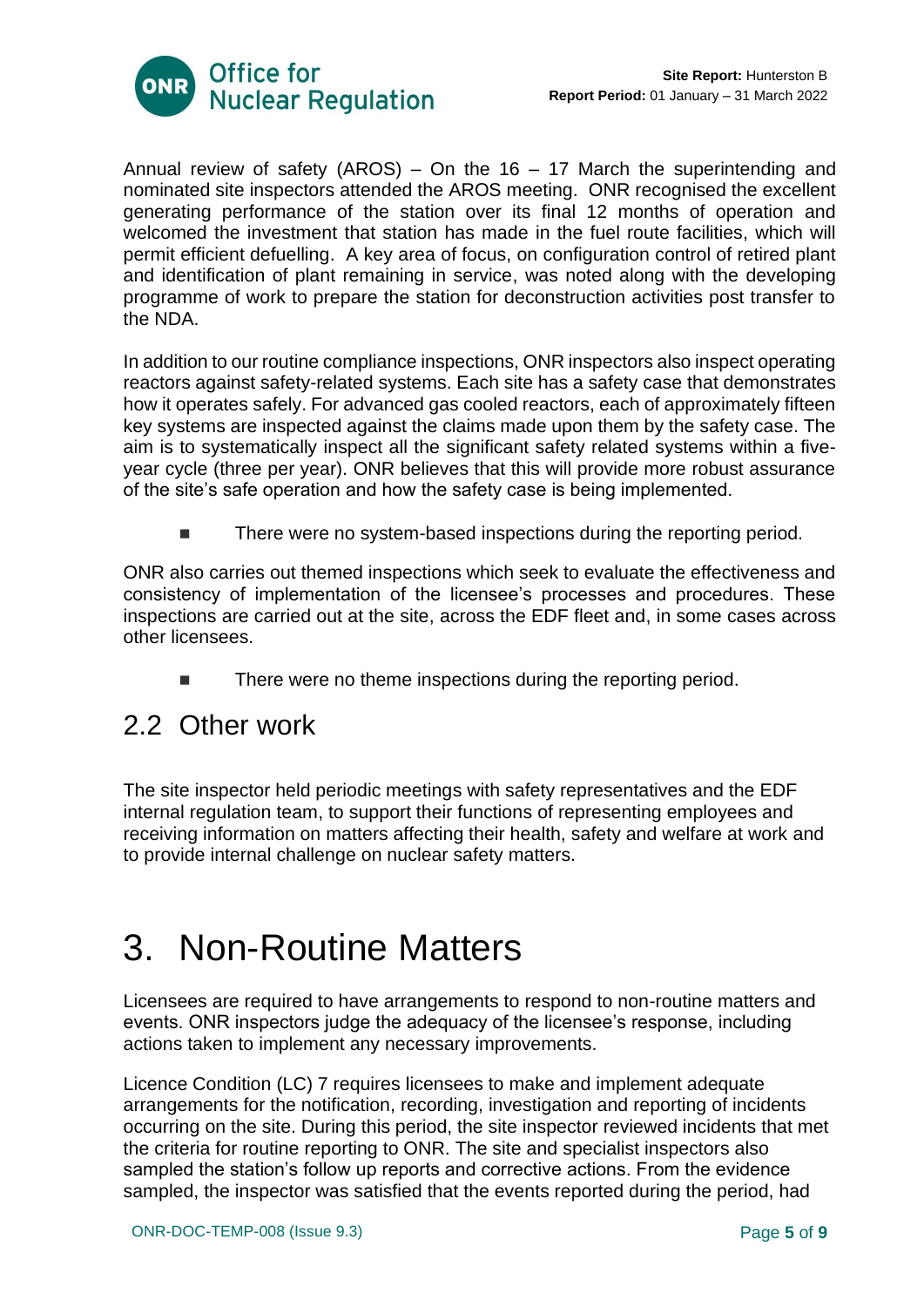

been adequately investigated and appropriate event recovery actions identified. Matters and events of particular note during the period were:

- On 20 December 2021, station reported a discrepancy with Nuclear Material Accountancy records applied to Flux Detectors, which contain a small quantity of non-fuel fissile material (NFFM). Whilst it was determined that no quantity of nuclear material had been lost, the ONR Safeguards criteria for reporting unexpected losses or gains of NFFM are precise and were not met by the station. In response the ONR Safeguards inspector wrote to the station to ensure that further potential unexpected losses or gains of fissile material are reported in a timely manner.
- On 12 January, smoke was reported coming from a paper shredder van belonging to a contractor, whilst it was on site. The site fire team deployed and Scottish Fire and Rescue service attended site. Water was applied to the van and it was confirmed there was no further potential for a fire to occur. The event was not due to waste materials from the station.
- On 17 February, during recommissioning of the flask handling crane within the Flask Corridor, it was revealed that the crane switches did not operate within the limits specified by the safety case. Commissioning was halted and the crane was made safe. No worker or member of the public was at risk as nuclear material was not being handled. It was determined that the event arose due to a failure of the original pond and flask handling safety case to adequately specify limits and conditions for the crane interlocks. The ONR site inspector was satisfied with the test and commissioning arrangements that had identified the event and with the appropriate actions to update the safety case and interlock testing requirements.
- On 29 March, it was reported that a battery forming part of the 50V Direct Current (DC) essential supply system had been incorrectly isolated in order to perform a maintenance activity. The 50V DC supply system supports alarms and indications to the Central Control Room (CCR) and supports the remote control of plant from within the CCR. It's availability and operation is therefore controlled by operating rules and the isolation of the 50V battery resulted in an unplanned entry to an action condition. There was adequate redundancy in the essential supply system and thus there was no risk to nuclear safety. The event is currently being investigated and the learning from this event will be applied to the station configuration control programme.

End of generation at Hunterston B.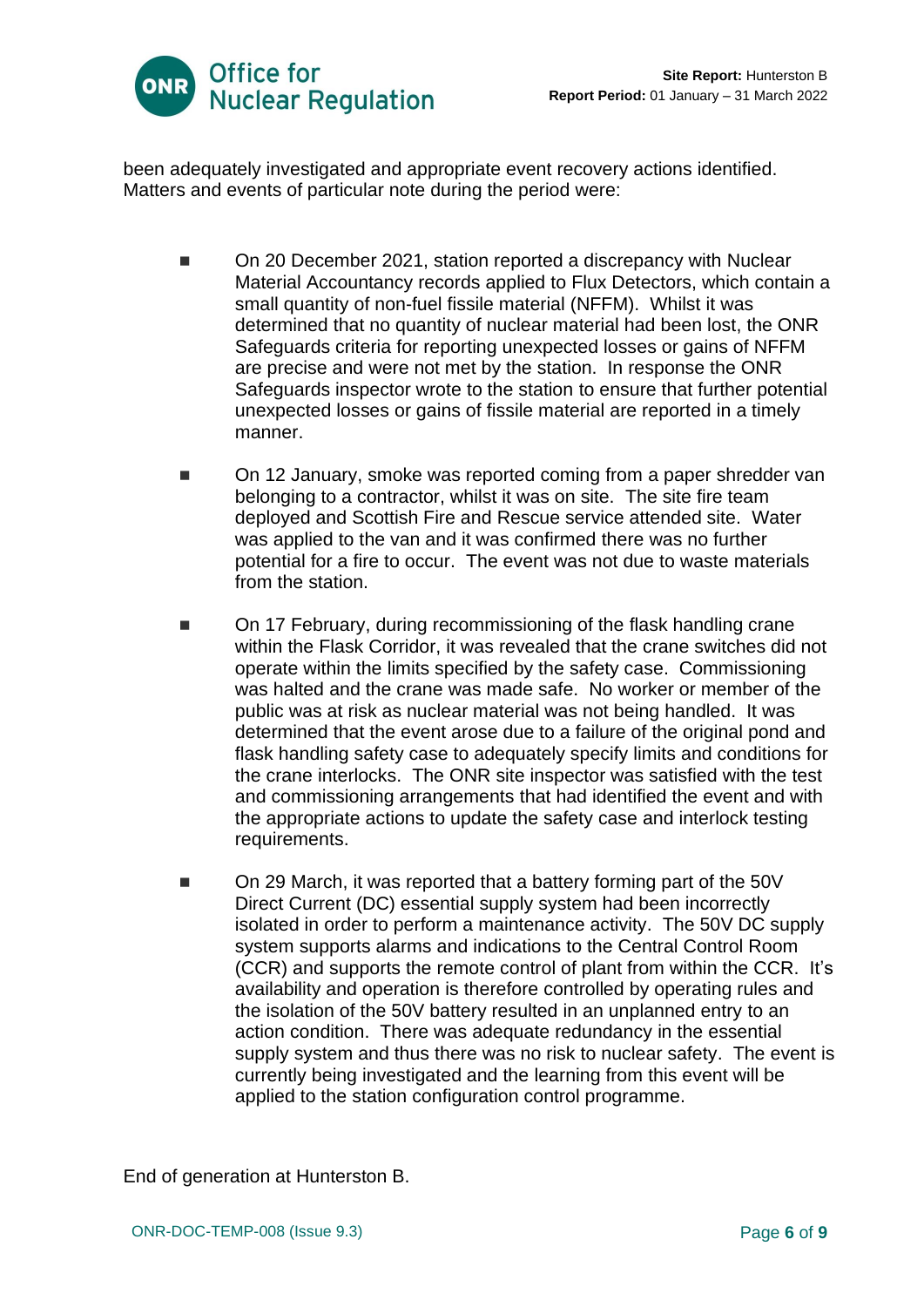



■ On 26 November 2021 Reactor 3 ceased operating after its final period of safe and compliant operation. Reactor 3 is currently undergoing its pre defuelling outage. Reactor 4 ceased operating on the 7 January 2022 and was safety shutdown with all required post trip cooling established. Reactor 4 will commence defuelling once Reactor 3 has been defuelled.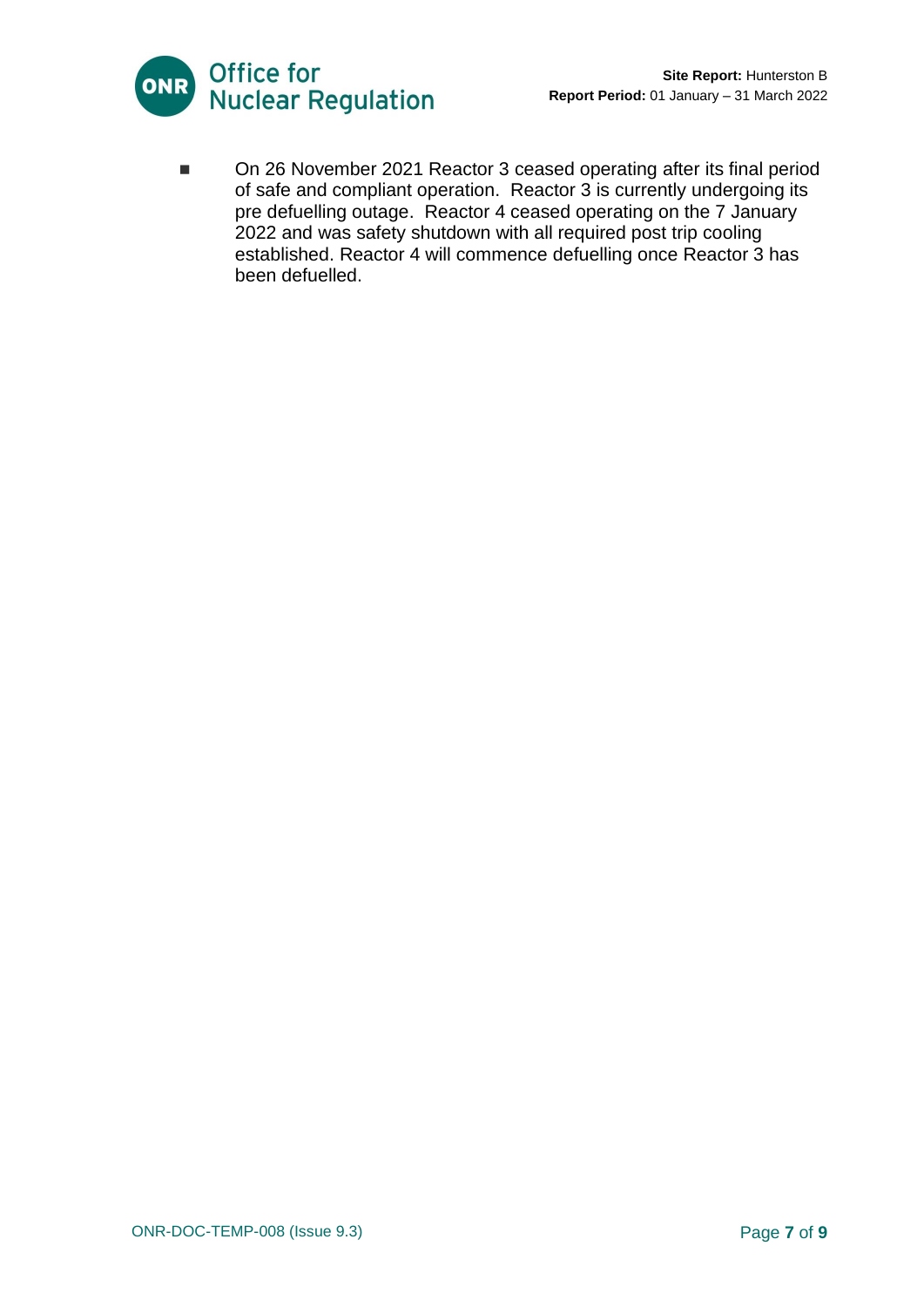

# <span id="page-7-0"></span>4. Regulatory Activity

ONR may issue formal documents to ensure compliance with regulatory requirements. Under nuclear site licence conditions, ONR issues regulatory documents, which either permit an activity or require some form of action to be taken; these are usually collectively termed 'Licence Instruments' (LIs) but can take other forms. In addition, inspectors may take a range of enforcement actions, to include issuing an Enforcement Notice.

■ The following LIs, Enforcement Notices and Enforcement letters have been issued during the period:

#### **Table 1: Licence Instruments and Enforcement Notices Issued by ONR during this period**

| <b>Date</b> | Type                | Ref. No. | <b>Description</b>                                                                                                                                                                                  |
|-------------|---------------------|----------|-----------------------------------------------------------------------------------------------------------------------------------------------------------------------------------------------------|
| 21/03/22    | Licence Instruments | LI 571   | ONR agreed to the implementation of<br>the Defuelling Essential Shutdown<br><b>Reactor Safety Case.</b>                                                                                             |
|             |                     | LI 572   | ONR agreed to the implementation of<br>the Defuelling Fuel Handling Safety<br>Case.                                                                                                                 |
|             |                     |          | These licence instruments permit<br>Hunterston B to complete its pre-<br>duelling outage and to then<br>commence defuelling. The basis for<br>ONR's decision is provided at ONR-<br>OFD-PAR-21-009. |

Reports detailing regulatory decisions can be found on the ONR website at [http://www.onr.org.uk/pars/.](http://www.onr.org.uk/pars/)